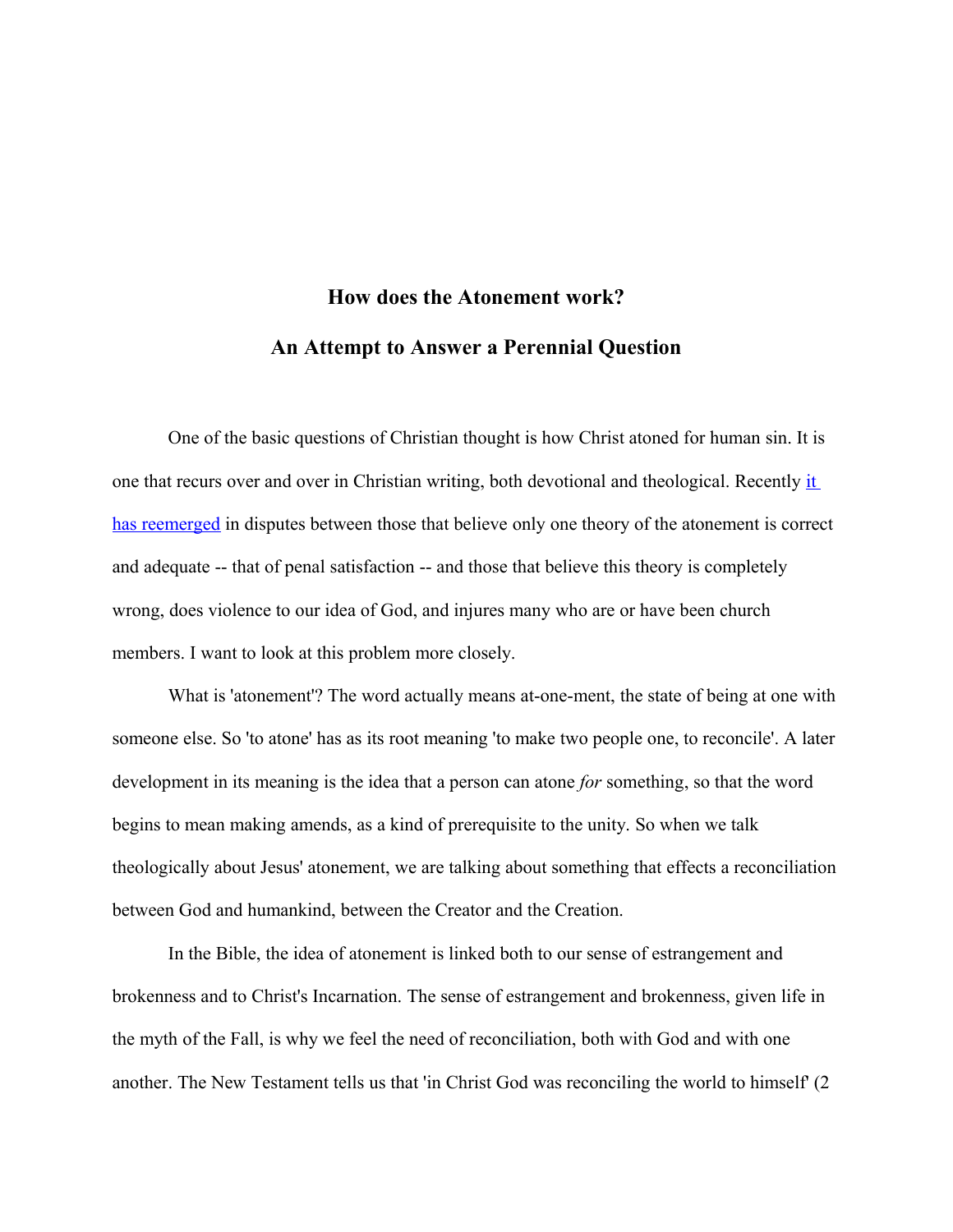Cor 5.19). That is to say, Jesus in some way provided the key, the mechanism through which the reconciliation took place. Because of that we know that the Incarnation is a necessary part of the reconciliation: it is the Incarnation that makes Jesus the Incarnate Word, and God's Messiah, or Christ. It also tells us that the impetus for the reconciliation came from God. We also learn from the New Testament why God was concerned that the reconciliation happen: John's Gospel tells us that God acted out of love for his creation and Paul's first letter to Timothy reveals to us that God wills for all to be saved. But none of this tells us *how* the reconciliation happened. How is the atonement accomplished? How does God reconcile the world to himself? The various attempts to explain this are the doctrines of the Atonement.

The development of a doctrine of the Atonement seems to have been prompted by the way that the early followers of Jesus perceived themselves to have changed, or been changed, after his death and Resurrection. The New Testament writings show that after the Resurrection the disciples perceived that their relationship with God had changed in a way that was outside the usual channels of the Law and the Temple system of sacrifice. They had been made righteous, that is, come into a right relationship with God as their father and Jesus as their saviour. But it was difficult to find an explanation for that change through the Law and the Temple. It is no wonder that part of their reaction was to search for models that would help them understand and explain what they had witnessed and what had happened. And they found many both in the Hebrew Bible and in the traditions about Jesus. No one past model could fully explain the new reality; instead Jesus' followers used various aspects of these models to explain various aspects of events.

What do the writings that became the New Testament and, before that, their tradition about Jesus, have to say about this question? There are three groups of passages that point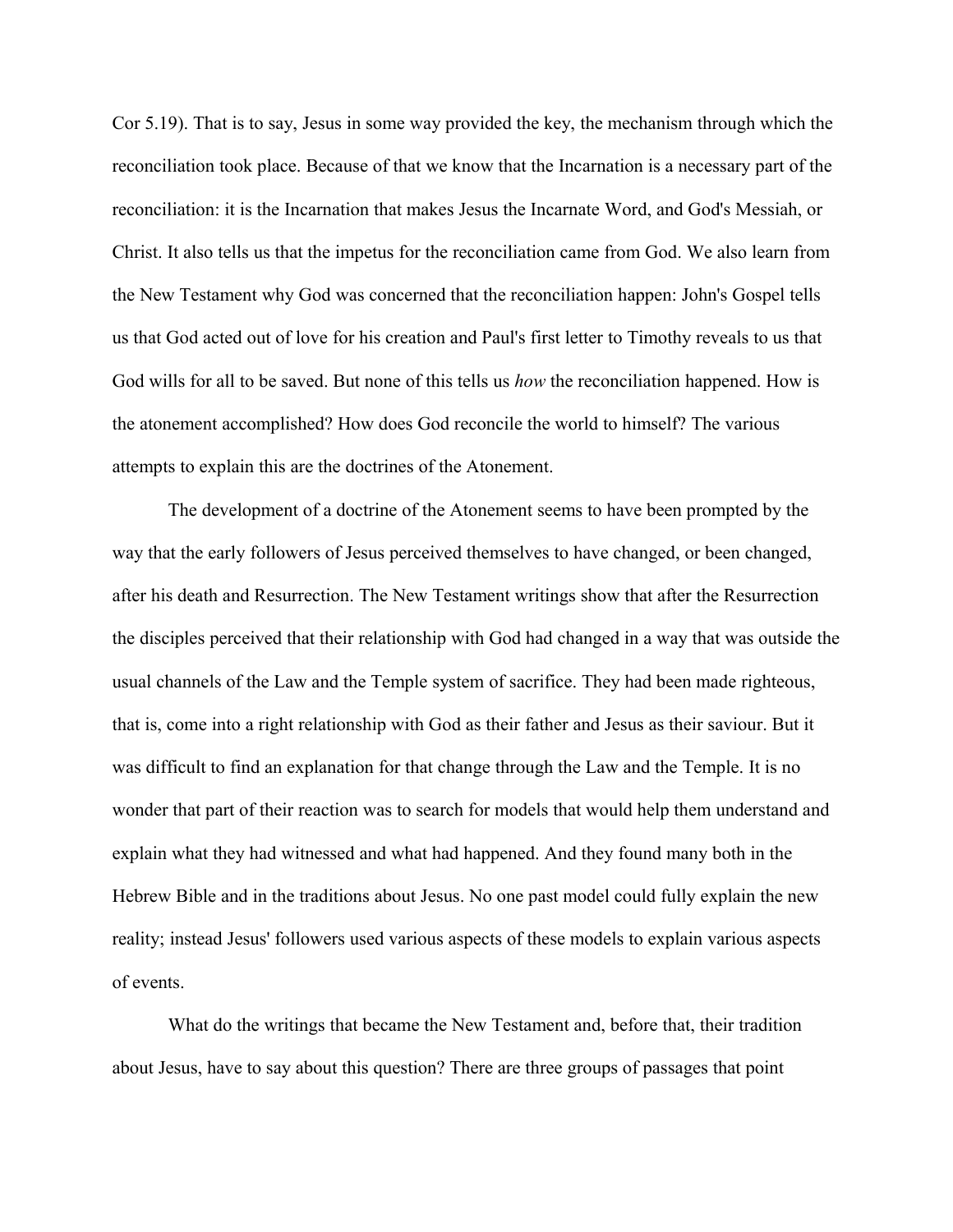toward models for understanding the Atonement. In John's Gospel, Jesus refers twice to his being lifted up, in terms that make it clear that he is referring to his crucifixion (Jn 3.13-15 and Jn 12.31-3). These sayings also link his death with the accomplishment of his saving work. In the first, the result of the lifting up is that 'whoever believes in him may have eternal life' and in the second, Jesus says that when he is lifted up he will draw all people to himself. In the Synoptics (Mt 20.28 ‖ Mk 10.45), Jesus tells his disciples that 'the Son of Man came not to be served but to serve and to give his life a ransom for many'. Finally there are the various accounts of the Last Supper (Mt 26.26-9, Mk 14.22-5, Lk 22.14-23, 1 Cor 11.23-6). In all of them, the cup is identified with blood of the covenant (in three of the four, the new covenant). Each of these three point us toward a theory of the Atonement. And they all point back as well to the Hebrew Bible.

This last case, that of the Last Supper, points to the idea of sacrifice as a basis for a theory of the Atonement. In addition to the passages we have cited, the Epistle to the Hebrews (which, though not written by Paul himself, seems to belong to a Pauline school of writings) describes Christ as a high priest of a unique kind and succession, offering an atoning sacrifice superior to that which was offered yearly in the Temple by the high priest of Aaron's line. Further it also celebrates the inauguration of a New Covenant. This is an important idea because it underlines that our atonement was, in the experience of those first disciples, achieved outside the rules and rites of the first covenant. Realising that through Christ God had established the new covenant about which Jeremiah had prophesied was an important step for understanding how the reconciliation they experienced had taken place. If there is a new covenant then it made sense that new rules and rites would apply.

Note that two different kinds of sacrifice are being discussed here. There are many kinds of sacrifice detailed in the Hebrew Bible, particularly in the Law. The stories in Matthew, Luke,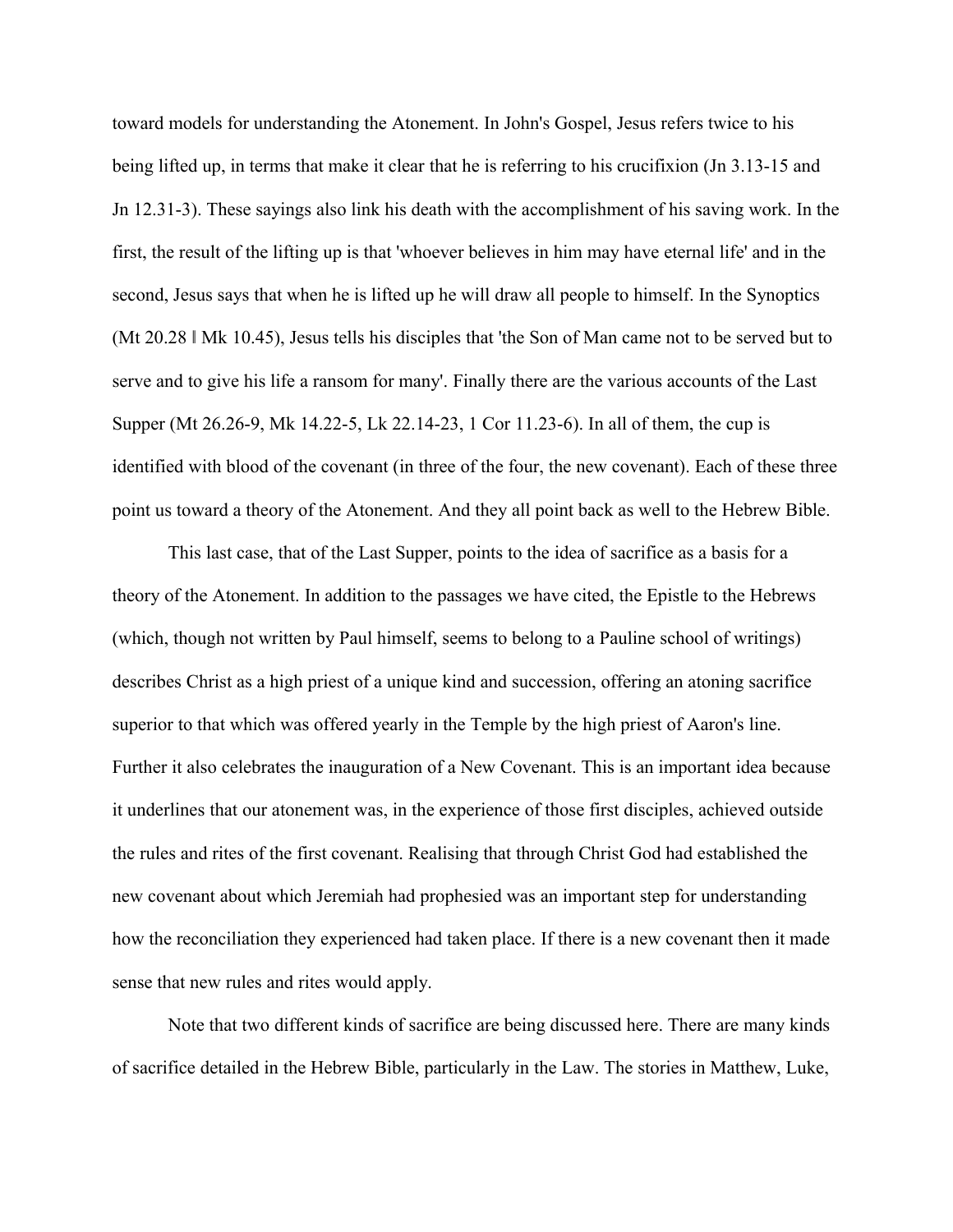and Paul's first letter to the Corinthians describing the Last Supper all link the Eucharist with the establishment of a new covenant as well as with the shedding of Jesus' blood in death. So they seem to refer to the sort of sacrifice needed to solemnise a covenant. Such sacrifices are described in Genesis 15, when the Lord first covenants with Abraham, and in Exodus 24, when Moses and the people carry out sacrifices to solemnise the Sinai covenant. The latter passage even refers to 'the blood of the covenant that the LORD has made with you' and so appears to be one of the two passages alluded to in the Last Supper narratives (along with Jeremiah 31.31-4). But what the Epistle to the Hebrews is chiefly concerned with is not that kind of sacrifice but the sacrifices made once a year by the high priest when he entered the holy of holies on the Day of Atonement (Lev 16). These sacrifices made atonement for the sins of both high priest and people and symbolised the cleansing and repentence of Israel. In the Epistle to the Hebrews, Jesus is presented as a new kind of high priest and his sacrifice as that of his life. In the Last Supper narratives, Jesus is presented as a new Moses, inaugurating a new covenant through his own blood. So the New Testament writers had at least two different sorts of sacrifice in mine when they used sacrifice as a model for Christ's atonement.

The second group of sayings that we have cited uses the idea of ransom. In the Hebrew Bible a *go'el*, or redeeemer is a close male relative who in accordance with Torah and local custom has the right and responsibility to ransom or redeem property and family members from claims due to debt or slavery (see Lev 25, Num 35, Deut 25 and compare the character and actions of Boaz in Ruth). God, having established a covenant relationship with Israel, redeems the people, considered as God's firstborn, from slavery in Egypt and from captivity in Babylon. In the same way Jesus, considered as our brother in the flesh, redeems humanity from the power of sin and death.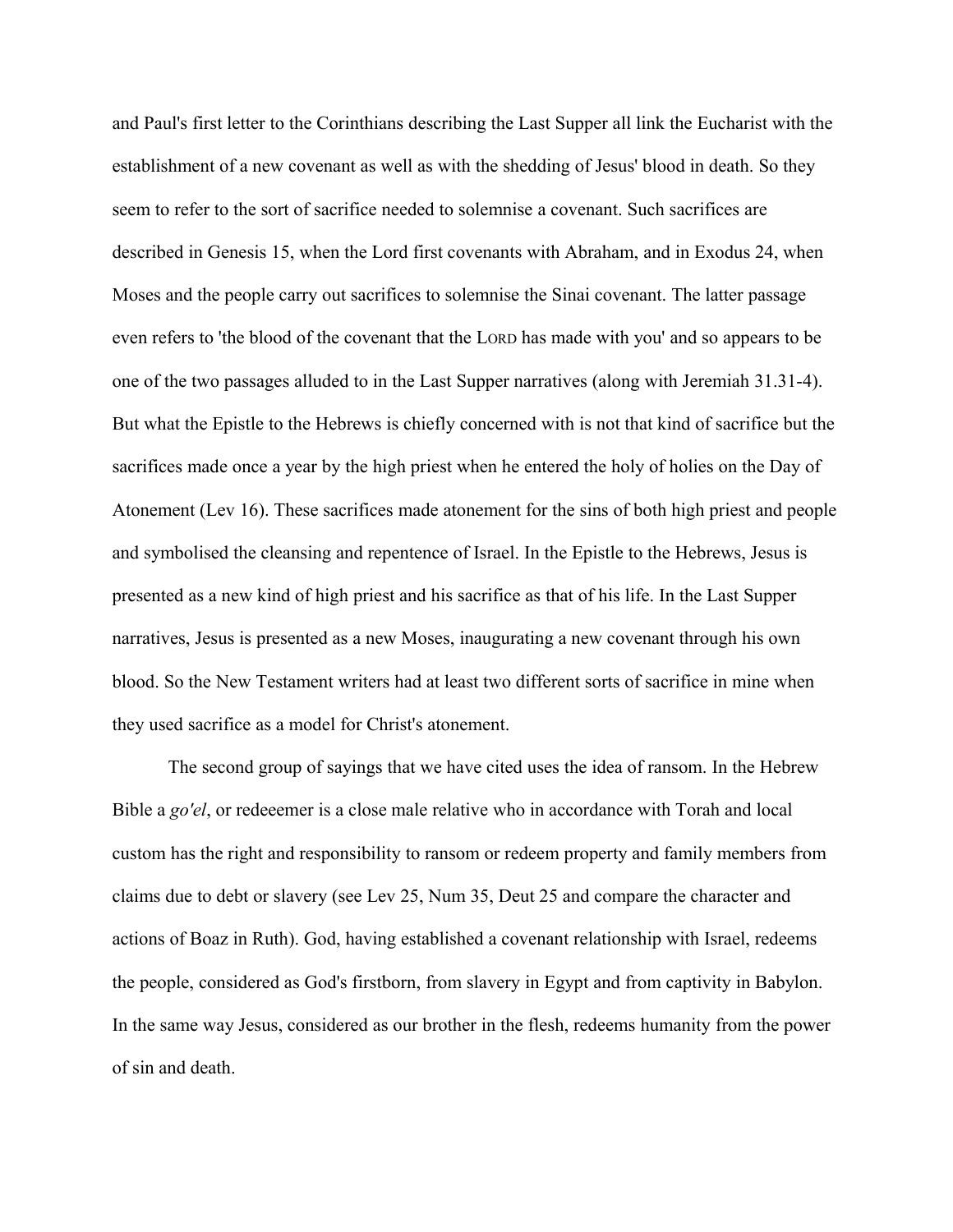The first group of saying, from the Fourth Gospel, points toward what is sometimes called the moral example model for the Atonement. These sayings allude to the events narrated in Numbers 21.4-9. When the people were being bitten by serpents sent as a punishment by God, God ordered Moses to make a serpent figure out of bronze and put it on a pole. The sight of the serpent counteracted the bites and caused those that looked at it to live. In the same way, Jesus said in the first passage, when the Son of Man is lifted up, those that believe in him, that is, those that trust in him, will have eternal life. In the second saying, Jesus spoke of drawing all people to him when he was lifted up. Clearly in these texts, the crucifixion is shown as focussing attention on Jesus and his death in a way that changed people: it made eternal life accessible to them and caused them to be drawn into relationship with Jesus. The Fourth Gospel has at its core the idea of relationship: the relationship between the Father and the Son, between the Son and those who put their trust in him, between Father, Son, and Spirit. It is about human beings becoming part of the familial relationship of Father and Son through faithful obedience. And it appears that for John being truly mindful of the crucifixion, in which he also shows that Jesus was glorified, opens those doors to humankind.

Another model for the Atonement (in addition to sacrifice, ransom, and moral example) is provided by texts from the Hebrew Bible which are closely associated with Jesus in the gospels, the Servant Songs of Second Isaiah (Is 42.1-4; 49.1-6; 50.4-11; 52.13-53.12), especially the final one. The verses Is 53.4-6 and 10-11 point to another model for the Atonement, that of vicarious atonement. They speak of one who brought us wholeness and healing by being wounded for our misdoing, by taking upon himself the punishment that we deserved. So by this model we are reconciled vicariously, that is, not be something we have done ourselves but by something someone else did for us -- Christ who did not deserve death has died in our place.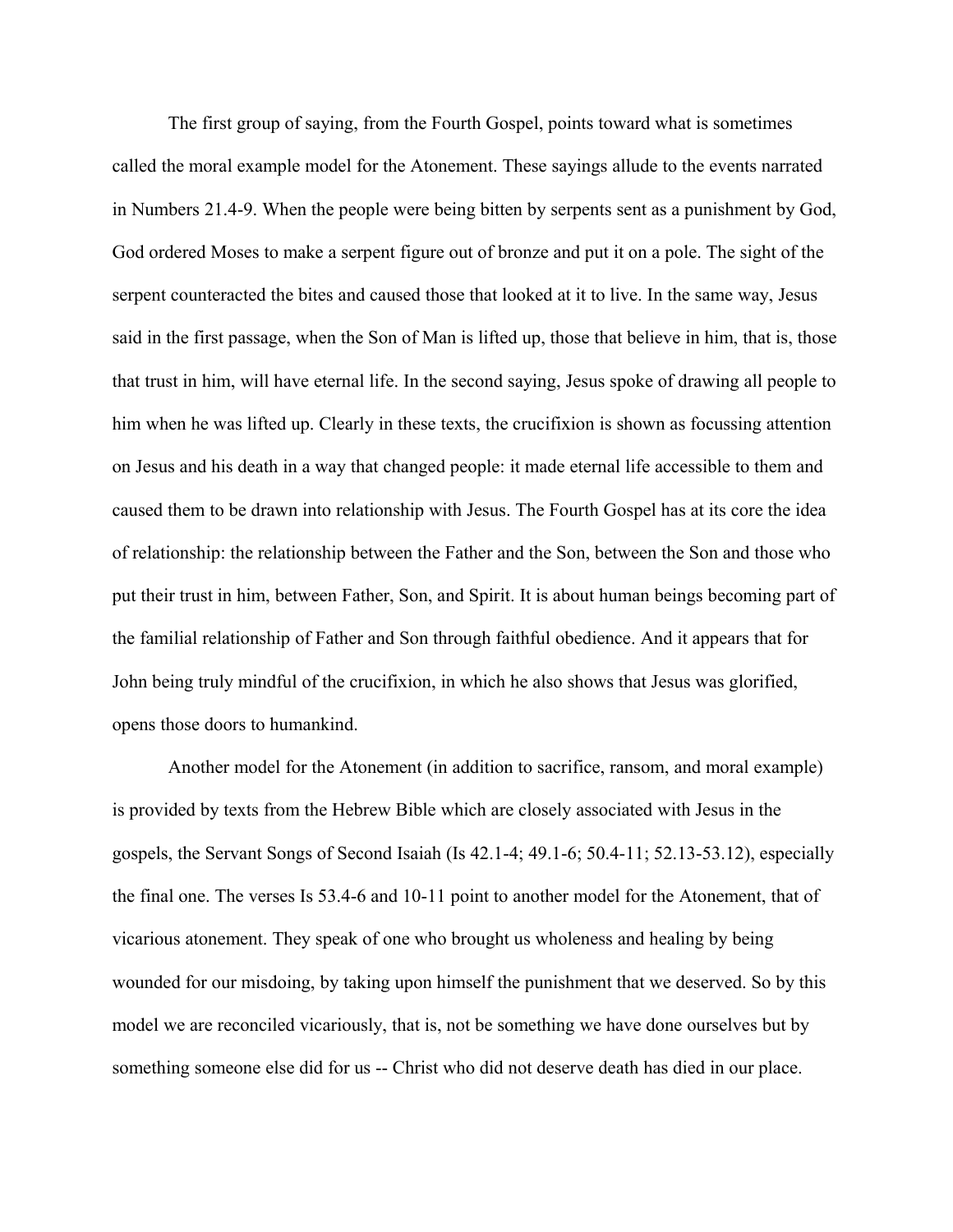We need to think carefully about what this means. After all men and women, children and the elderly, all still die, and have done ever since the death of Jesus. So what exactly does this model claim that the death of Jesus has accomplished? Paul points toward an answer to this question in the fifth and sixth chapters of Romans, demonstrating that what Jesus has done is not to keep human beings from physical death but to break the dominion, the rule, of sin and death over humankind. This dominion, he showed in that letter, was the source of the estrangement and sense of brokeness that has plagued, and continues to plague, humankind.

One could call this penal substitution, since according to these verses Jesus takes upon himself the penalty that we owe, that is, death. And in fact this idea of vicarious atonement can be developed into the theory of penal satisfaction. This theory, first developed in the Middle Ages by the theologian and philospher Anselm of Canterbury, stated that despite the love for God's creation that God the Father has, by God's very nature God has an honour (or in other versions a sense of justice) that must be appeased or receive retribution because of the injury represented by human sin. Only the actions, specifically the sacrificial death, of Jesus (because he is both God and a human being) can satisfy the honour (or justice) of God the Father.

There are some difficulties with this model. First of all it is well not grounded in New Testament teaching about the Father or about Jesus: it is difficult to find anything in the gospels to back up the idea of a kind of insatiable retributive justice as a divine attribute, nor the idea of a divine honour that must be satisfied. To offer only two examples, Jesus' teachings undercut the honour-based culture of his own time with injunctions to turn the other cheek and the parable of the Prodigal Son undercuts an attribution of retributive justice to his Heavenly Father. Instead the encounter between the prodigal and his father points more toward restorative justice. And the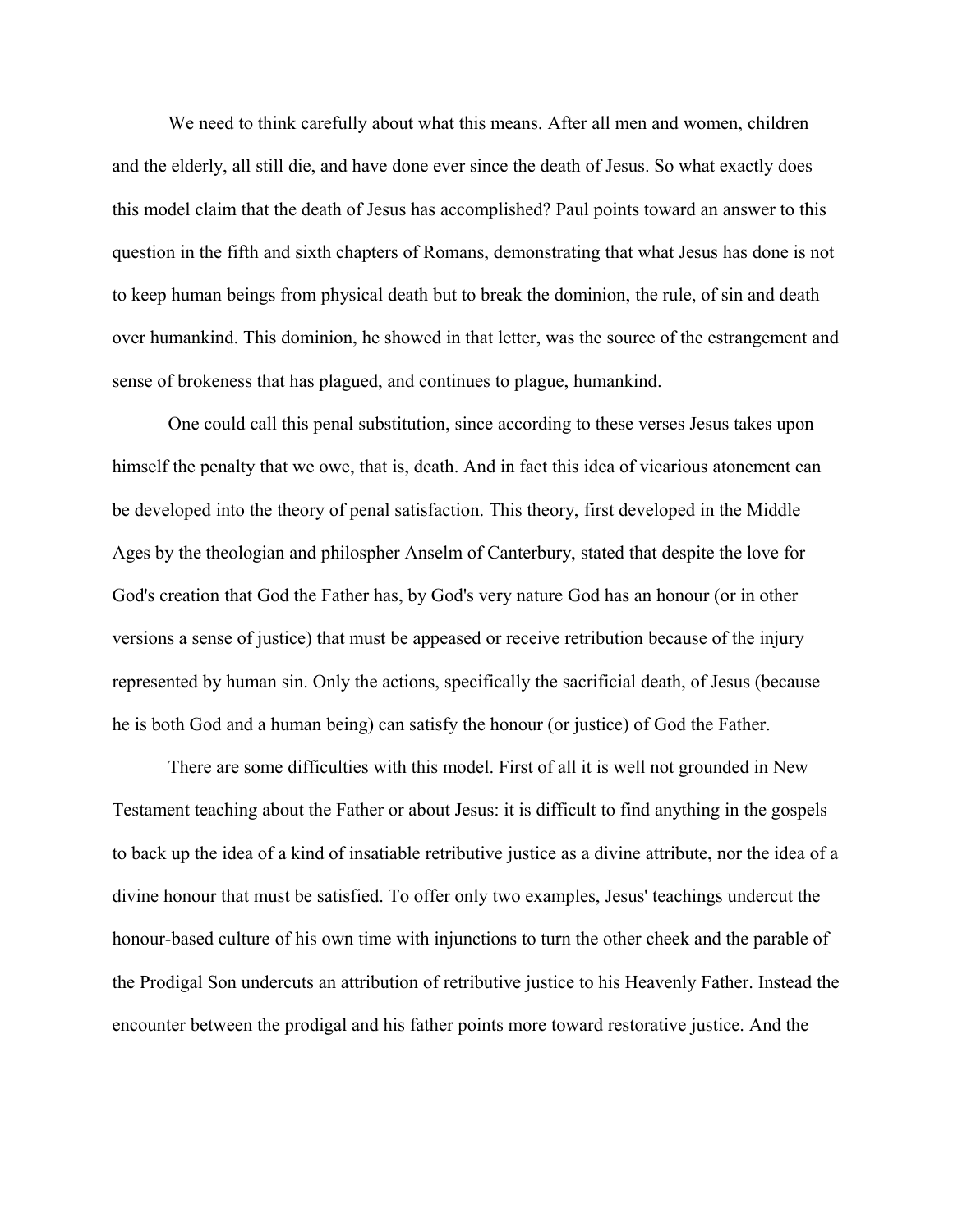model is very pastorally difficult: it portrays the Father in an unpleasant light, to say the least, making God complicit in, if not the cause of, the innocent suffering of the Son.

Like penal satisfaction, many of these models focus on Jesus' death and its results. So it's important to remember that in the New Testament writings Jesus' life and death are viewed holistically. His suffering and death are part of a continuing process. It began with his incarnation, which affected the life he led. That life of faithfulness to God and service to humankind put him on the path that brought him to the cross. But the cross is not the end -- not of Jesus' life nor of the process of our atonement. Because Jesus' death called forth the validation and glorification of the resurrection and ascension. So although it is a convenient 'shorthand' to speak of his death as the sacrifice or the ransom or the act of vicarious atonement, in fact Jesus' saving work on our behalf is a seamless garment, made up of his life, death, resurrection, and ascension. We must give attention to all its parts. We should be wary of saying to enquirers or church-school children that 'Jesus died for your sins' or 'Jesus died to save you' lest we inspire a reaction of horrified rejection of the idea and obscure the fact that he lived and rose to save us as well. It is no more and no less true to say that Jesus died for human sin than to say that he rose for human sin.

So we have derived from the New Testament writings and the passages they allude to in the Hebrew Bible four models for atonement:

- the sacrifice model -- Jesus carried out some form of sacrifice (whether a covenant sacrifice or an atoning sacrifice)
- the ransom or redemption model -- Jesus ransomed humanity from slavery to sin and death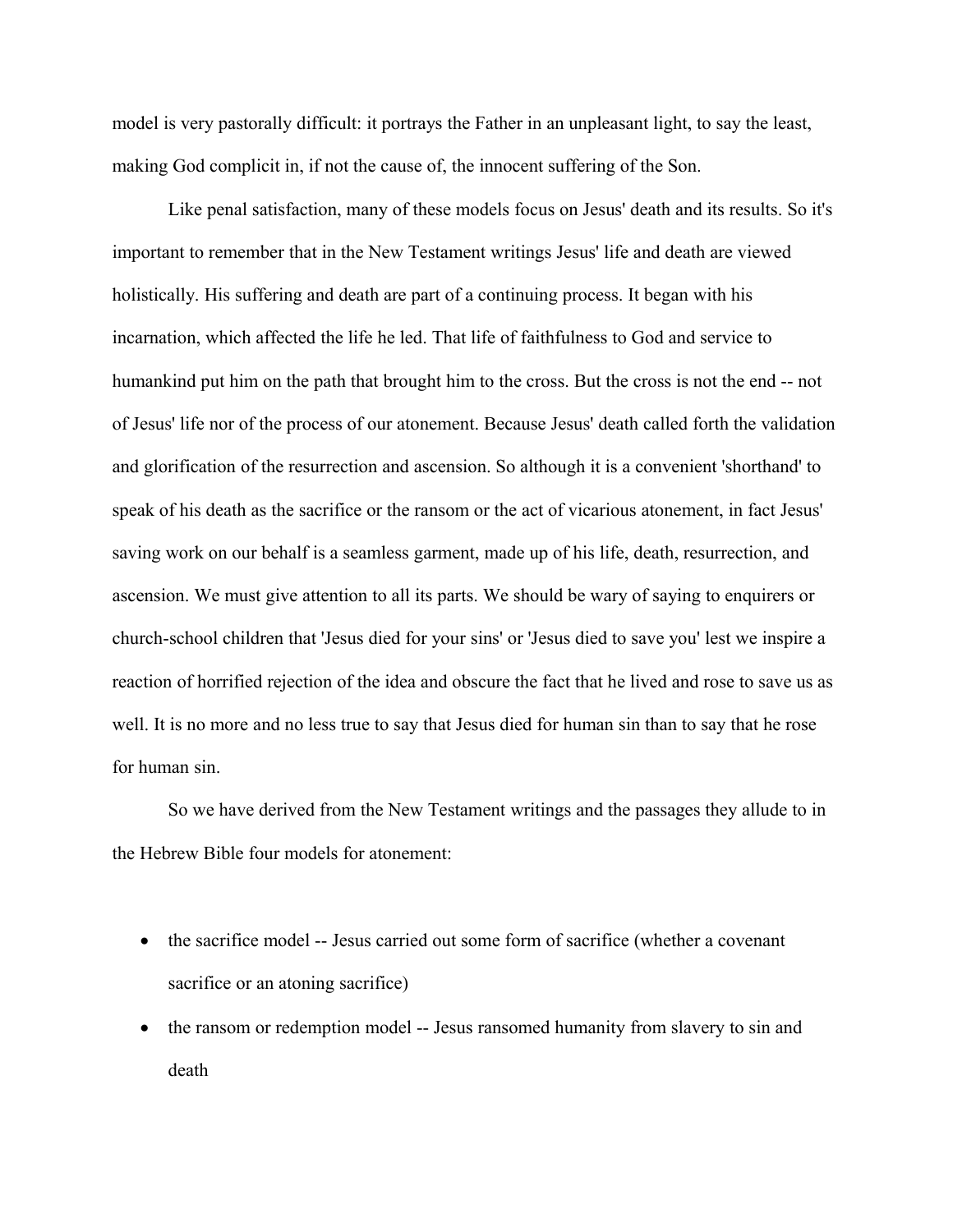- the substitution model -- Christ suffered in our place for sins we had committed
- the example model -- Christ's life and undeserved death makes it possible for us to live into right relationship with God the Father by taking Christ as our model (see 1 Peter 2.21-5 in addition to the passages from John's Gospel cited above)

 The sacrificial model lost its usefulness as an explanation very quickly, as actual sacrifices ceased to be offered in the Temple after 70 CE. After there ceased to be any living memory of the Temple sacrifices mandated by the Law, it was harder to use the notion of such sacrifice as a fruitful model. And no Christian preacher or missionary would have wanted to suggest to potential or active pagan converts that there were points of contact or analogies between the transactional sacrificial system they were used to and the covenantal system of the Hebrew Bible, But the other three models we've mentioned persisted and became the bases of the major theologies or theories of the atonement: The ransom, moral example, and vicarious atonement models all fed into the Christus Victor theory, which celebrates Christ's victory over sin and death on our behalf and the relationship between us that makes it possible for us to partake of his divine life as he partakes of our human life; the vicarious atonement model also feeds into the theory of Penal Satisfaction or Substitutionary Atonement; and the example model also influenced the Moral Influence theory, strongly associated with the renegade twelfth century theological Abelard.

Working out these theologies of the atonement was meant to be a way to take these various scriptural models and rationalise them as consistent and self-sufficient explanations. That process has led to its own difficulties in some cases, as ideas that in the New Testament are used as metaphors and images are organised into philosophical or theological constructs. Most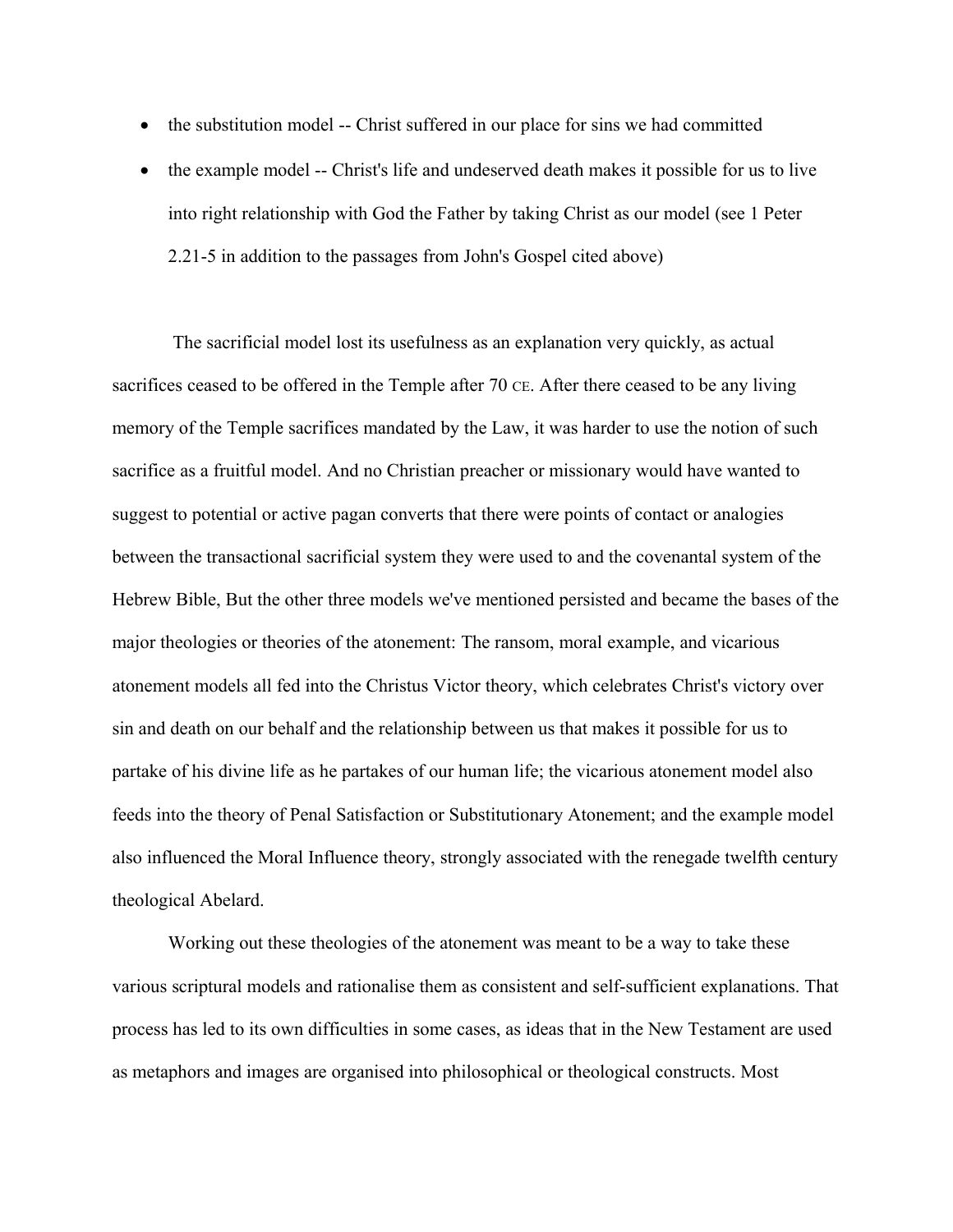troublesome is the way that some theologians, especially the proponents of one form or another of Substitutionary Atonement, claim that their particular theory is the THE Christian theology of the Atonement, which one must accept in order to be saved.

One quick way to understand the theories is to look at how each one supposes that the reconciliation between God and humanity was accomplished. In the Christus Victor or Ransom theory, the Father and the Son work together to free humanity from the power of sin and death by defeating those powers. So in that theory it is the human condition that changes: no longer enslaved to sin and death, or even to the Law, human beings are free to return to the right relationship with God for which they were intended. In Substitutionary Atonement, the reconciliation in accomplished when God the Son suffers and dies, thus either satisfying God the Father's honour or the penalty of God the Father's justice. So in this theory God the Father changes His attitude toward humanity because of the actions of God the Son, and that means that human beings can once again achieve a right relation with God. In Moral Influence, Jesus' obedience and death effect a change in the hearts and minds of his followers, making it possible for them to follow Jesus' example and live lives of love and obedience to the Father. So in this theory, human nature is actually changed and freed to live into right relationship with God.

In all three theories the 'mechanism' if I can call it that depends on the Incarnation. It is because Jesus has solidarity with human beings as a human man and also has solidarity with God because he is God the Word that his actions can have such overpowering effects. The various theories of the Atonement are designed to help us understand how we appropriate Christ's saving work, that is, how we share in it and make it ours. The best summation of the Atonement is, I believe, still Paul's words in 2 Corinthians 5.16-21: